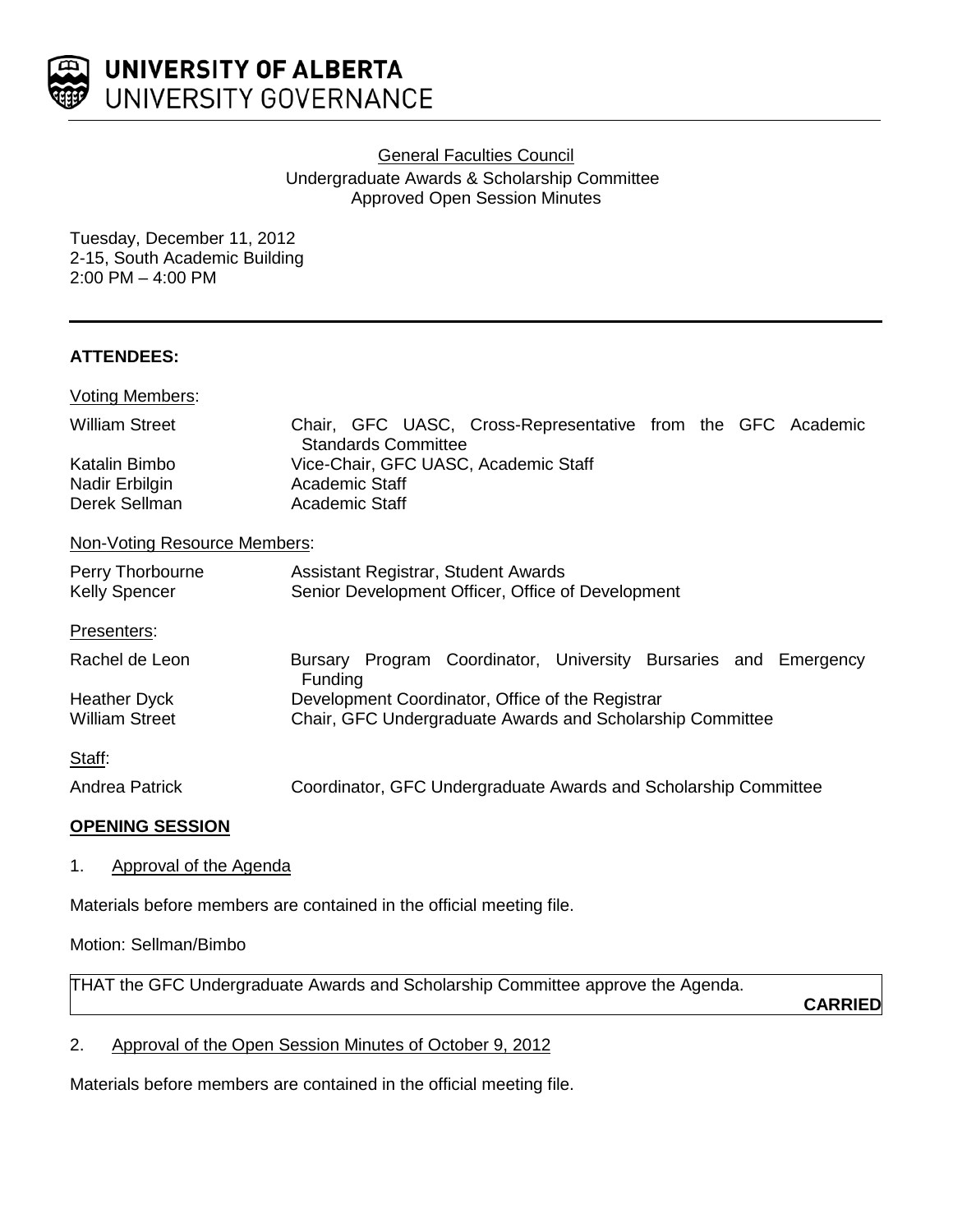Motion: Bimbo/Erbilgin

THAT the GFC Undergraduate Awards and Scholarship Committee approve the Minutes of October 9, 2012.

**CARRIED**

# 3. Comments from the Chair

Dr Street commented on a number of relevant items to members.

# **ACTION ITEMS**

4. New Undergraduate Student Awards and Scholarships for Approval (December 11, 2012)

Materials before members are contained in the official meeting file.

*Presenter:* Heather Dyck, Development Coordinator, Office of the Registrar

*Purpose of the Proposal:* Approve new undergraduate student awards and scholarships.

New Undergraduate Awards and Scholarships for Approval (December 11, 2012):

- 1. Moncrieff Ford Sr and Moncrieff Ford Jr Memorial Award for Dedicated Service to Athletics
- 2. Douglas MacFarlane Scholarship in Geology
- 3. MTE Logistix (Dennis and Constance Nolan) Pandas Hockey Award
- 4. Dr Henry Hodysh Scholarship in Education
- 5. APEGA Education Foundation/Acuren Scholarship in Materials Engineering
- 6. Taylor Merritt Award in Engineering
- 7. Allan Markin Scholarship in Chemical Engineering
- 8. Allan Markin Scholarship in Civil Engineering
- 9. Allan Markin Scholarship in Petroleum Engineering
- 10. Allan Markin Scholarship in Mining Engineering
- 11. Staples Advantage Leadership Award
- 12. Stratton Entrance Bursary in Law
- 13. Alan A Covey Bursary in Law
- 14. Peter and Gail Krenkel NGX Scholarship in Chemical Engineering
- 15. Dan and Gina Bouwmeester Pandas Hockey Award
- 16. Dan and Gina Bouwmeester Pandas Hockey Scholarship
- 17. Dan and Gina Bouwmeester Golden Bears Hockey Award
- 18. Dan and Gina Bouwmeester Golden Bears Hockey Scholarship
- 19. Jean McBean QC Award in Law

# *Discussion:*

Members engaged in discussion with regard to Items 1, 3, 4, 14, 15 and 19.

Item 1: The Chair pointed out that the term "teacher" within the description might not apply to students, but several Committee members mentioned that undergraduate students are teachers in certain capacities, including employment as Fitness Instructors.

Item 3: Dr Sellman enquired as to why "academic standing" appears last in the list of conditions, and Ms Dyck clarified that conditions are listed in the order in which the donor specifies.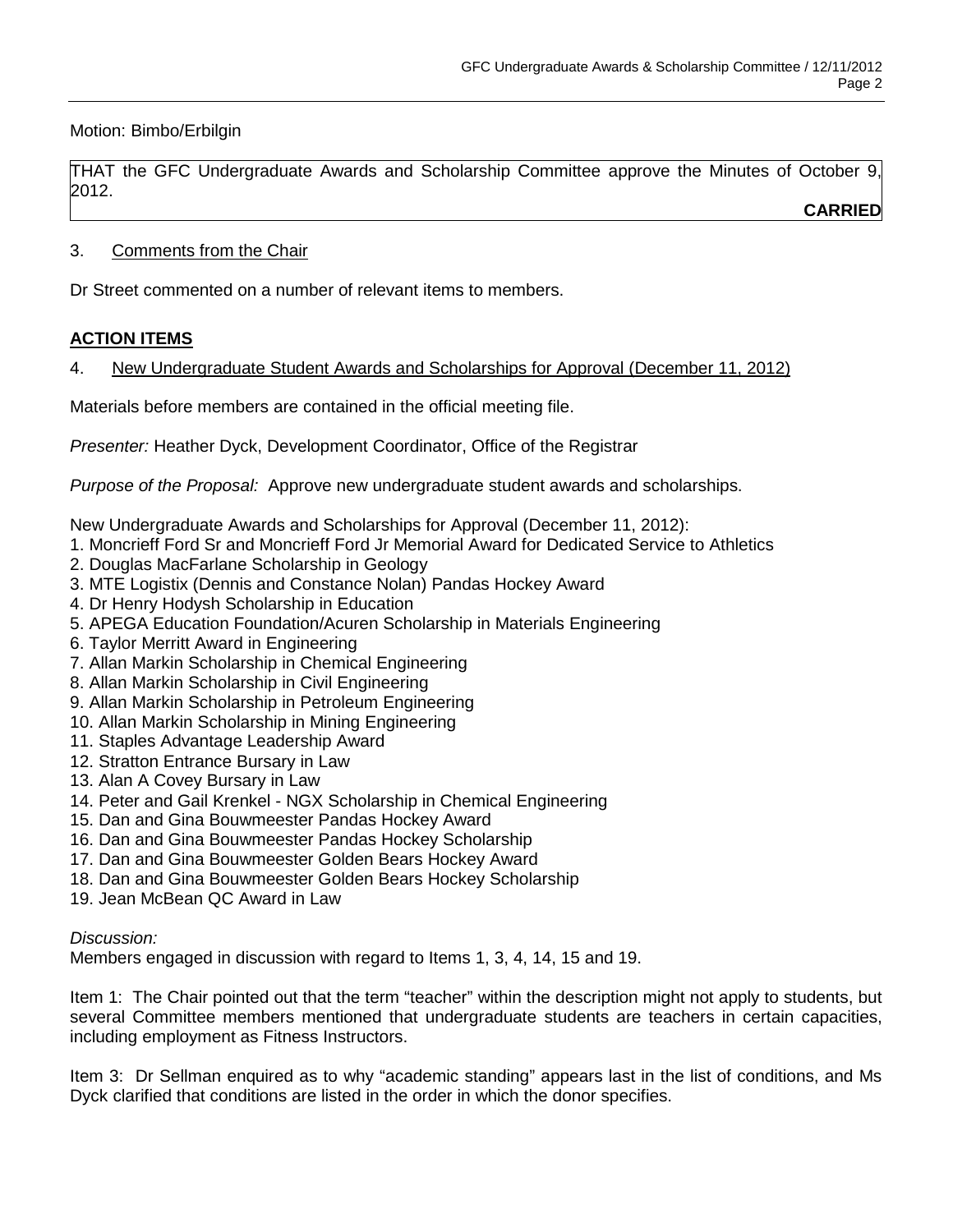Item 4: Ms de Leon asked if this award was intended for any degree of part-time status, and Ms Dyck replied that the donor deliberately intended this award to be available to part-time students.

Item 14: The Chair enquired about the naming of the funders "NGX, a subsidiary of TMX Group" explaining that the company name as currently stated might not reflect adequate corporate recognition. Ms Dyck replied that she will clarify with the donor and relay any expanded names to Ms Patrick, if necessary.

Item 15: The Chair asked why this award is listed as "variable" in value, and Ms Dyck responded that this allows the Faculty to be flexible with the amount of funding offered.

Item 19: The Chair pointed out that the description "a social justice advocate" may not be the best way to describe the award, but the Committee decided to keep the wording as stated.

Motion: Bimbo/Erbilgin

THAT the GFC Undergraduate Awards and Scholarship Committee approve, under delegated authority from General Faculties Council, new undergraduate student awards and scholarships, as submitted by the Student Awards Office and as set forth in Attachment 2 (as amended), to be effective immediately. **CARRIED**

#### 5. Amendments to Existing Undergraduate Student Awards and Scholarships (December 11, 2012)

Materials before members are contained in the official meeting file.

*Presenter:* Heather Dyck, Development Coordinator, Office of the Registrar

*Purpose of the Proposal:* To approve proposed amendments to existing undergraduate student awards and scholarships.

Amendments to Existing Undergraduate Awards and Scholarships for Approval (December 11, 2012)

1. Class of 1958 Science Entrance Scholarship

2. Gary J Bigg Memorial Award in Law

#### *Discussion:*

Members engaged in discussion in regards to Items 1 and 2.

Item 1: Dr Sellman noted that the wording of the scholarship had been amended to exclude the provision about the year, and Ms Dyck confirmed this.

Item 2: The Chair asked how it would be possible to measure "demonstrated commitment to the betterment of other peoples' lives". Dr Bimbo added that the use of the word "peoples'" could be confusing. Members agreed to amend the sentence to "Selection based on demonstrated commitment to the betterment of the lives of people."

#### Motion: Sellman/Erbilgin

THAT the GFC Undergraduate Awards and Scholarship Committee approve, under delegated authority from General Faculties Council, proposed amendments to existing undergraduate student awards and scholarships, as submitted by the Student Awards Office and as set forth in Attachment 2 (as amended), to be effective immediately.

#### **CARRIED**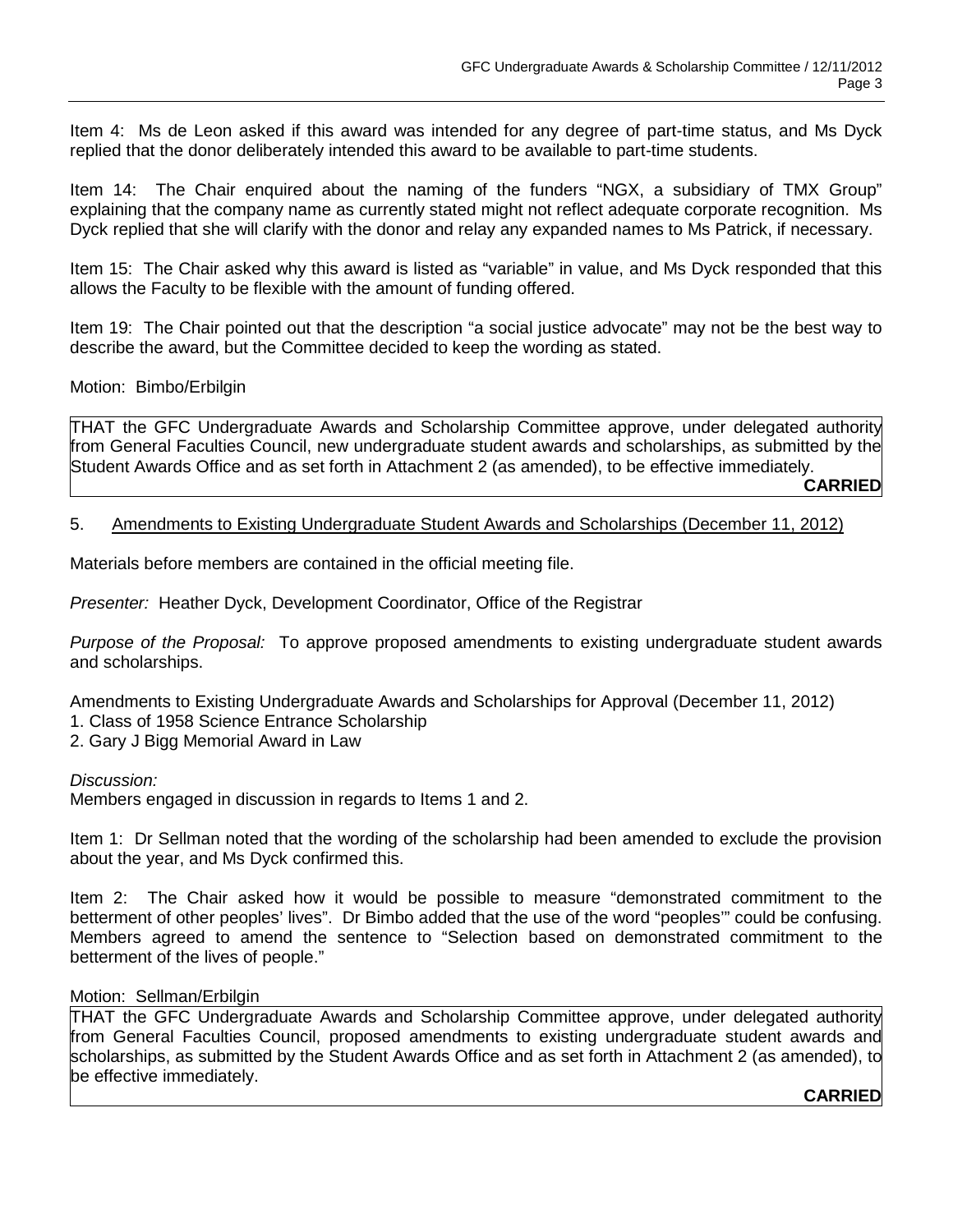### 6. New Undergraduate Student University Bursaries and Emergency Funding (UBEF) Bursaries for Approval (December 11, 2012)

Materials before members are contained in the official meeting file.

*Presenter:* Rachel de Leon, Bursary Program Coordinator, University Bursaries and Emergency Funding

*Purpose of the Proposal:* To approve new undergraduate University bursaries and emergency funding bursaries.

New University Bursaries and Emergency Funding (UBEF) Bursaries for Approval (December 11, 2012)

- 1. Walter and Mary Babowal Bursary
- 2. Chemistry Student Association Bursary
- 3. Tom Rhatigan Bursary
- 4. Doug McIvor & Maxine Toth-McIvor Nursing Bursary
- 5. Colin Wylie Bursary in Science (Microbiology)

#### *Discussion:*

Members engaged in discussion in regards to Items 1, 2, 4 and 5.

Item 1: Dr Sellman pointed out that including the room number for application could be problematic if the office location ever changes. The Chair enquired about the conditions "deaf or hard of hearing" asking how the condition would be verified. Ms de Leon clarified that documentation would be required.

Item 2: Dr Bimbo asked if the word "minimum" should be deleted in the value field, as it seems redundant. Ms Dyck replied that sometimes the word is used to remind the donor and Ms de Leon added that as the donor is a student association, she would like to retain the word within the bursary description.

Item 4: Dr Sellman pointed out the use an ampersand in the title of the bursary and Ms de Leon agreed to replace it with the word "and".

Item 5: The Chair pointed out that "Residents" does not need to be capitalized, and Ms Spencer noted that the word "need" was missing as the last word in the second sentence of the conditions. Ms de Leon clarified that the "m" in "microbiology" would not be capitalized.

Motion: Sellman/Bimbo

THAT the GFC Undergraduate Awards and Scholarship Committee approve, under delegated authority from General Faculties Council, new undergraduate student University Bursaries and Emergency Funding (UBEF) Bursaries, as submitted by University Bursaries and Emergency Funding (UBEF) and as set forth in Attachment 2 (as amended), to be effective immediately.

**CARRIED**

### **DISCUSSION ITEMS**

7. Proposed Changes to the University of Alberta Policies and Procedures Online (UAPPOL) - Creation of New Awards and Bursaries for Students Procedure (December 11, 2012)

Materials before members are contained in the official meeting file.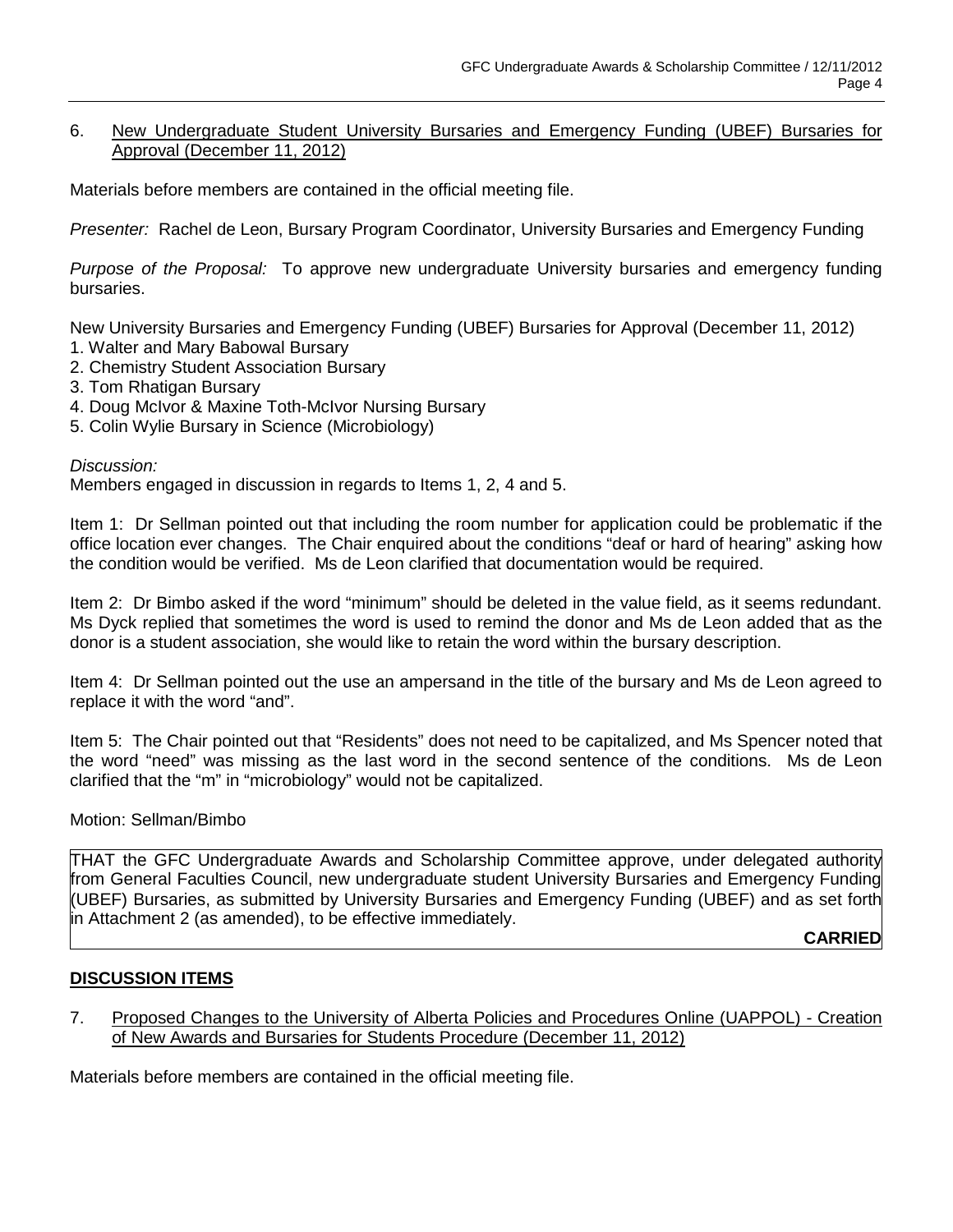*Presenters*: Rachel de Leon, Bursary Program Coordinator, University Bursaries and Emergency Funding

*Purpose of the Proposal*: To adjust the language of the UAPPOL Creation of New Awards and Bursaries for Students Procedure such that secondary selection criteria for Scholarships and Awards does not include financial need criteria and that financial need is exclusive to criteria in Bursaries and is the primary selection criteria.

### *Discussion*:

Ms de Leon informed members that the clarification of financial need as a primary condition in bursaries was omitted from changes to the UAPPOL Creation of New Awards and Bursaries for Students Procedure in February, 2011 due to time constraints. She is therefore proposing to remove financial need as secondary criteria from scholarships and awards and to specify that it should be listed as the primary selection criteria for bursaries, with an aim to clearly identify the intent of the awards and clear up any confusion between the two categories of funding.

Members expressed several comments and questions relating to this item, including but not limited to: that the proposed changes would provide clarity; that the changes would not apply to past awards; the difficulty in assessing financial need; that the changes may impact the way the word "bursary" is interpreted; that donors often intend to reward merit or provide funds based on financial need before they approach the University to donate; that it will not impact the numbers of scholarships *versus* bursaries being donated; challenges in educating donors about the differences but parallel value of scholarships and bursaries; the idea of consolidating Student Financial Aid and Financial Assistance; that bursaries do not appear on transcripts; whether or not the word "demonstrated" should be deleted from the procedure; the governance route of these changes through the approver, the Provost and Vice-President (Academic); that the UAPPOL procedure does not appear to reflect the new \$1000 threshold; that the UAPPOL procedure mandates that GFC UASC must review these matters every 15 years; that GFC UASC did not approve the new \$1000 threshold; a suggestion that the \$1000 threshold was changed within the University's Naming Policy; and clarity around some of the language in the Outline of Issue.

Members agreed that the current terminology "awards and scholarships" and "bursaries" should remain as is but that there could be more information provided to donors to clarify that bursaries are just as important as awards and scholarships and are intended for students who are in good academic standing, as well.

Ms Patrick stated that amendments to the affected procedure must go through the Office of the Provost and Vice-President (Academic) and, although GFC UASC would not need to recommend this proposal to the GFC Executive Committee as per the Committee's Terms of Reference, it could officially endorse the proposed changes and Ms de Leon could note that within her proposal. The Chair elected to place a Motion on the floor, formally endorsing the proposal.

The issue of the Committee's participation in relation to the UAPPOL Creation of New Awards and Bursaries for Students Procedure was discussed at length. The Chair recommended that any relevant policy and procedure updates, as well as a brief presentation about the Committee's mandate by the University Secretary, Ms Marion Haggarty-France, be presented at the next GFC UASC meeting.

The Chair pointed out that there should be clearly identified "next steps" within the Outline of Issue, and stated further that certain terms such as "stakeholder" have a negative connotation and should not be used within the academy. He proposed that other words could be used instead, such as "communicate changes to all donors, sponsors, benefactors, supporters".

Motion: Sellman/Erbilgin